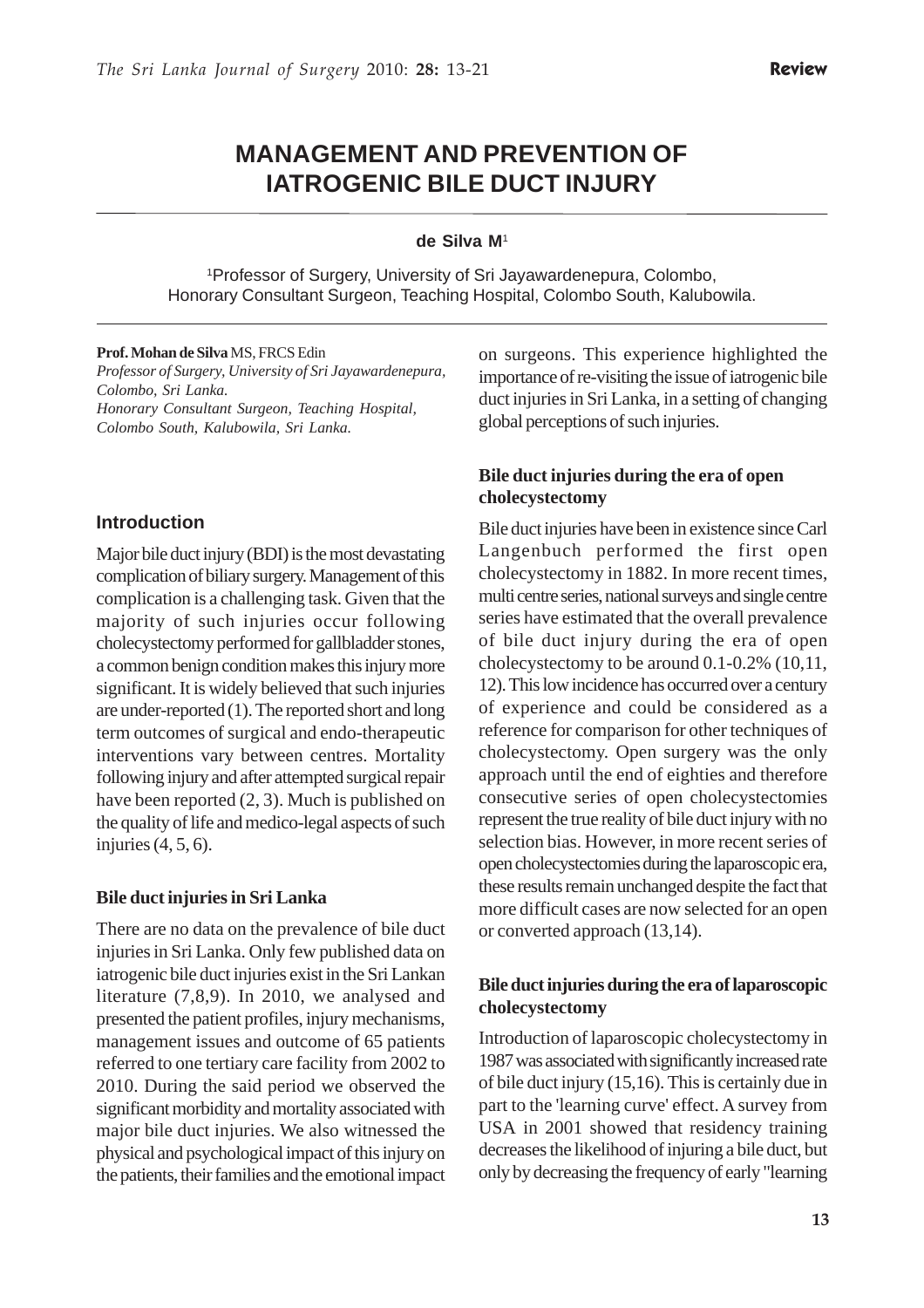curve" injuries. This study concluded that at least one third of injuries are not related to inexperience but reflect fundamental errors in the technique of laparoscopic cholecystectomy (17). In a large series in 1993, Deziel *et al* showed that half the mortality following laparoscopic cholecystectomy was due to operative injury while in open cholecystectomy the mortality was essentially due to medical complications (18).

In 13 European multi-centre series of laparoscopic cholecystectomies, the incidence of bile duct injury was 0.55% and the average rate of bile duct injury from 17 non European centres was 0.49% (19). Approximately the same data were reproduced in USA and in New Zealand (20,21). From all these series it can be estimated that bile duct injury rate is 2.5-4 times higher after laparoscopic cholecystectomy than that with open cholecystectomy.

# **Changing global perception of bile duct injuries**

Historically the bile duct injury was accepted as a recognized complication of cholecystectomy. However, during the last two decades with rapid technological development of surgery and numerous good practice guidelines there appear to be a significant change in the global perception regarding iatrogenic bile duct injury.

### **Changing perception of surgeons regarding bile duct injuries**

Opinions still vary amongst surgeons whether bile duct injury should be considered as a recognized complication or a preventable error although it is universally agreed that outcome of such an injury can be devastating to the patient. Some surgeons believe that the bile duct injury is simply an accident, could happen to the most competent surgeon and therefore is not totally preventable. The rationales for this argument are:

- a. Bile duct injuries were a recognised complication even during the era of open cholecystectomy.
- b. Injuries could occur during any operation

inadvertently and patients have accepted this fact historically, when giving informed consent.

c. If recognised and treated promptly and efficiently, long term outcome is no different to the outcome of an uncomplicated laparoscopic cholecystectomy.

Opponents disagree. They argue that,

- a. Bile duct is a vital structure and once injured the adverse outcome is irreversible.
- b. Once repaired there is a significant probability of developing a stricture because of the lack of elastin in the bile duct wall.
- c. Injuries and outcomes are under reported and therefore true problem is greater than what is reported globally.
- d. Defending bile duct injury in a court of law is becoming increasingly difficult in the present era with the patient first, patient centered, evidence based approach and good practice guidelines.
- e. The true effect on the surgeon is under reported. Common sense dictates that such incidences must have a significant impact.

Irrespective of perceptions of individual surgeons with regard to bile duct injury, the majority of patients will not consider as an acceptable outcome following surgery for a benign disorder. Judging by the figures of settlements and the outcomes of many trials in the west during the last decade, it is becoming increasingly apparent that the judicial system is not prepared to accept such outcomes except under exceptional circumstances.

It is important to appreciate the fact that unlike in the past, the operating surgeon in many regions of the world is no longer considered as a special breed. Accountability is now judged, critically analyzed and compared with minimum acceptable stands of practice in many countries. No longer there is room for eminence-based complacency in healthcare delivery. The day of the autonomous clinician is gone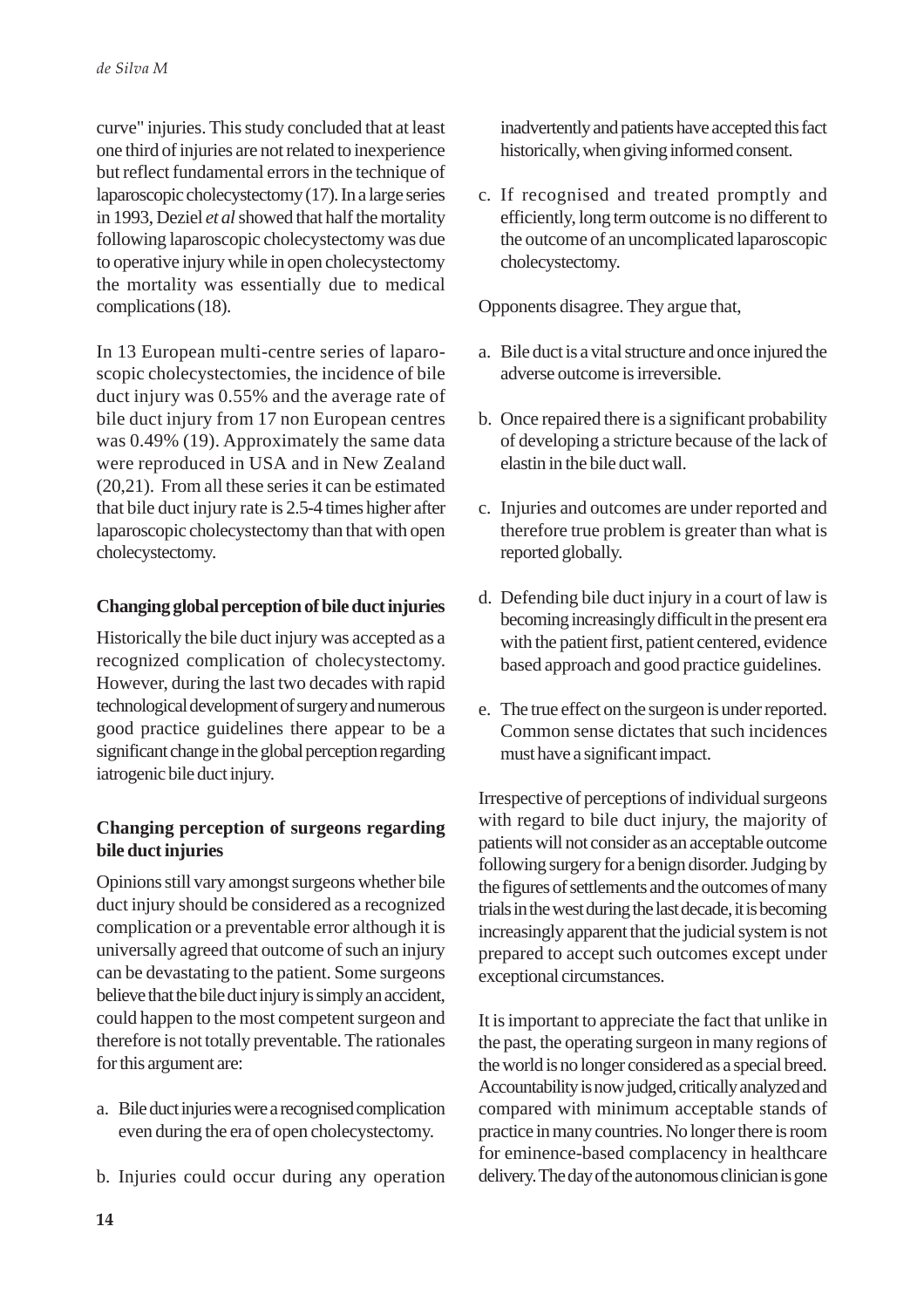with a vogue towards a standardized, evidence based clinical excellence. This is mainly attributed to increasing patient knowledge and expectations and further catalyzed by the parallel increase in litigations (22).

There is ample evidence that the minimal access is the best way forward to provide the best outcome for patients with symptomatic gallstones. Globally the set standards for the overall quality of care in continually changing to reach an ultimate goal of painless safe strictly outcome based surgery. Therefore in the present context, surgeons should be mindful of this disastrous complication and continually monitor the bile duct injury rate as a criterion for the quality of the surgical performance. It is pertinent to note that there are numerous surgeons from all corners of the globe who have performed large numbers of laparoscopic cholecystectomies without a single duct injury. They all follow the basic common sense based, time tested set of rules with patient safety as the foremost factor. The concept is to strictly adhere to the so called "Stop Rules" for surgeons performing this operation.

# **'Stop rules' for safe laparoscopic cholecystectomy**

The first rule is not to stray away from the zone of safety when performing this operation and not to enter the danger zone which may lead to an injury or higher probability of an injury because there is an alternative. The obvious alternative is to convert. The second rule is that after conversion, if the procedure is proving to be difficult even at open surgery, to perform the next best alternative which is to perform a sub total cholecystectomy. The third rule is that if there is an apparent risk of having to compromise the zone of safety in performing a sub total cholecystectomy, not to proceed with the intended procedure but to perform a cholecystostomy, remove the stones and drain the gallbladder. The core issue which should be foremost in the mind of the operating surgeon is that there is a safe alternative to every step in the decision making process and the indication for the procedure is benign disorder.

#### **Mechanisms of bile duct injury**

When considering the management of such injuries understanding the mechanism of the injury becomes useful. The global studies on the occurrence of bile duct injuries reveal that the most common reason is the failure to adequately recognize the anatomy of the calot's triangle. The most common mechanism is the so called 'Classic Injury'. This occurs when the operator misidentifies between the cystic duct and the common bile duct during the dissection of Calot's triangle (23,24,25,26). The bile duct is inadvertently transected and common hepatic duct is dissected upwards up to the hilum. The finding of 'another duct' in continuity with the gallbladder is interpreted as an accessory cholecysto-hepatic duct at this stage and is clipped and divided. The injury is therefore associated with a complete transaction together with the loss of a portion of the common hepatic duct. This injury is usually associated with a right hepatic arterial injury. According to Soper *et al* (23) this type of injury is seen in about 67% of bile duct injuries during laparoscopic cholecystectomy. The common step that facilitates the classic injury is the excessive antero-superior retraction of the gall bladder fundus which results in closing the angle between the cystic duct and the bile duct and prevents the adequate appreciation of the location of the common hepatic duct. As a result of the injury, the proximal biliary tree is no longer in continuity with the gastrointestinal tract and surgical reconstruction becomes the only means of the repair.

Simple duct laceration by clips placed across the CBD (24,25) as well as duct injury due to urgent application of clips during attempted control of bleeding is described (23).

Thermal injury due to excessive use of monopolar cautary during dissection of the calot's triangle or during the attempts to control bleeding is also a frequent mechanism for laparoscopy induced bile duct injury (24,25,27). Thermal injury is a mechanism of bile duct injury unique to laparoscopic approach and was very rarely reported during the era of open cholecystectomy. Ischaemic injury could also impair the healing of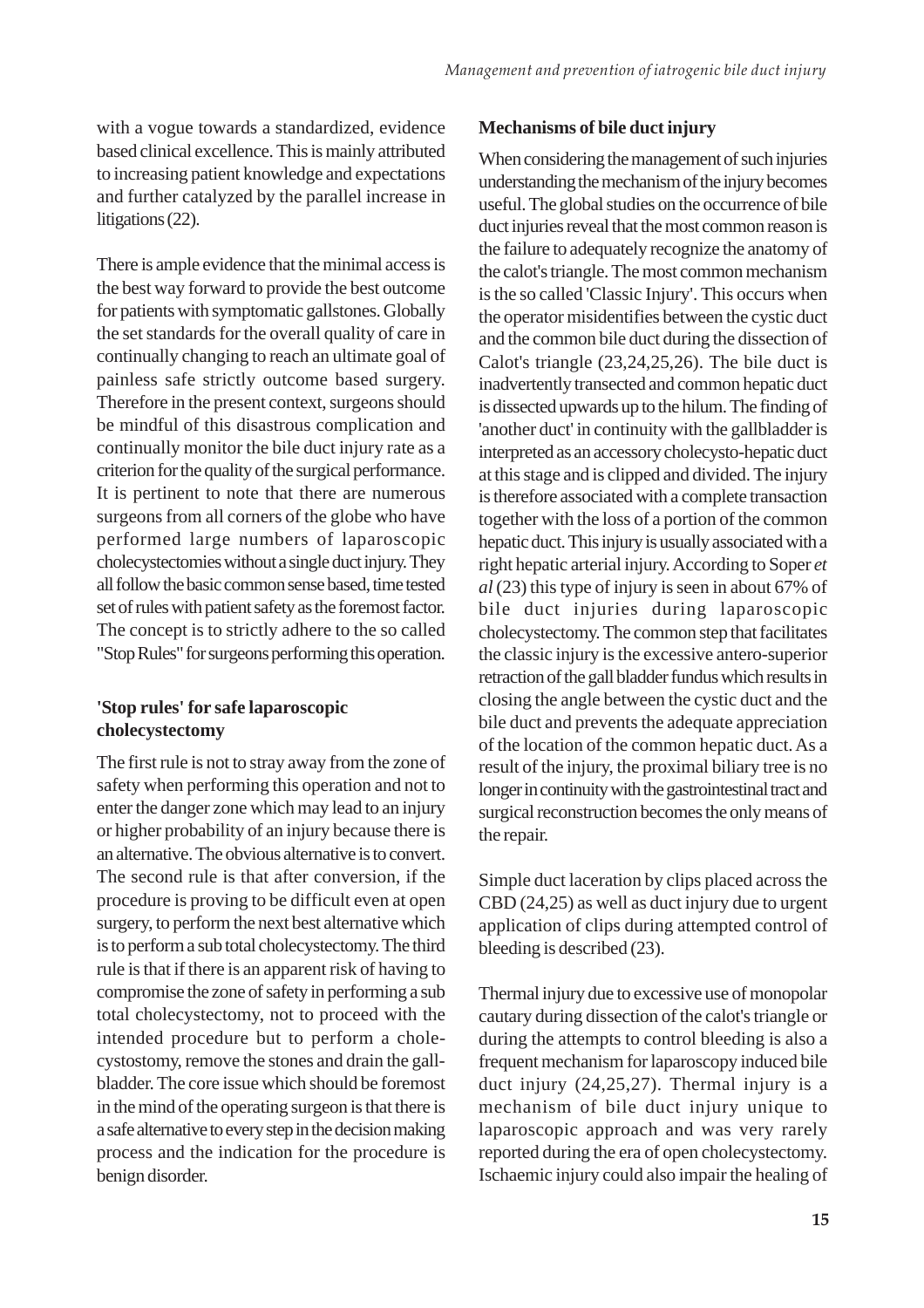the hepatico-jejunal anastomosis and increase the chance of anastomotic stricture.

A survey showed that the classic injury is the most common type. The combined hook and thermal dissector related injury was the second common. Thermal injury due to electro cautery occurred in 1/3 of patients (28). A study reviewing the video scopes found that most bile duct injuries involved a combination of mechanisms such as misidentification of the anatomy, transaction, burn or hepatic arterial injury. They concluded that majority of bile duct injuries seem to be preventable, if surgeons strictly observed the rules of safe surgical dissection (29). Thus the quality of surgical dissection is most important to prevent bile duct injury.

# **Factors associated with the occurrence of bile duct injury**

Many studies have shown that multiple factors are responsible for the occurrence of bile duct injury. The factors related to the patient such as obesity, biliary anatomical abnormalities and pathological changes related to inflammation are common to the open surgical approach as well. However, there are several specific issues unique to laparoscopic surgeries that are recognised. These are,

#### **a.** *Case load of laparoscopic surgery*

This is variable factor between surgeons and hospitals (13).

# **b.** *Role of the learning curve*

Unlike in open surgery the 'learning curve effect' is seen as a major factor in laparoscopic surgery in general and with laparoscopic cholecystectomy in particular (20,30).

# **c.** *Individual skills in laparoscopy*

There is evidence that the learning curve is not only number dependant but also operator dependent.

### **d.** *Changing indications for laparoscopic cholecystectomy*

In the past, acute cholecystitis was considered

as a contraindication for laparoscopic cholecystectomy. With the progressive development of technology and skills, this is no longer considered as a contraindication for laparoscopic surgery and surgeons with varying degrees of expertises are attempting more difficult biliary pathologies.

#### **e.** *Rate of conversion to an open approach*

Conversion is considered the way to avoid the probability of bile duct injuries in difficult cases. However, there is a marked variation between the reported conversion rates ranging from 0% to 15%. Other studies have shown that most of the bile duct injuries have occurred before conversion. Also some surgeons have adopted a zero conversion policy with success. This makes the assessment of the impact of conversion rate difficult because it depends on factors such as case selection, individual surgical skill and general surgical policy of the team (31, 32).

# **f.** *Role of operative cholangiogram*

The routine use of operative cholangiogram as a preventive measure of bile duct injuries (BDI) is controversial (33,34,35,36). However, there is a consenscious that the use of intra operative cholangiogram (IOC) enhances the chance of detection of BDI (18,20,34,37). In a multicentre study of 177 BDI from 7 hospitals, Wood *et al* reported that the rate of detection and the subsequent conversion was statistically higher if an IOC was performed and correctly interpreted (25% vs 49% p < 001) (34). Data support the routine use of IOC in early detection (34,38) but there is no evidence that that knowledge of biliary anatomy pre or perioperatively would avoid the occurrence of a BDI (28).

#### **g.** *Human error and optical elusion*

Human errors could happen despite all efforts to avoid it and the objective should be to minimize to the extreme. The errors are usually the result of technical, training or knowledge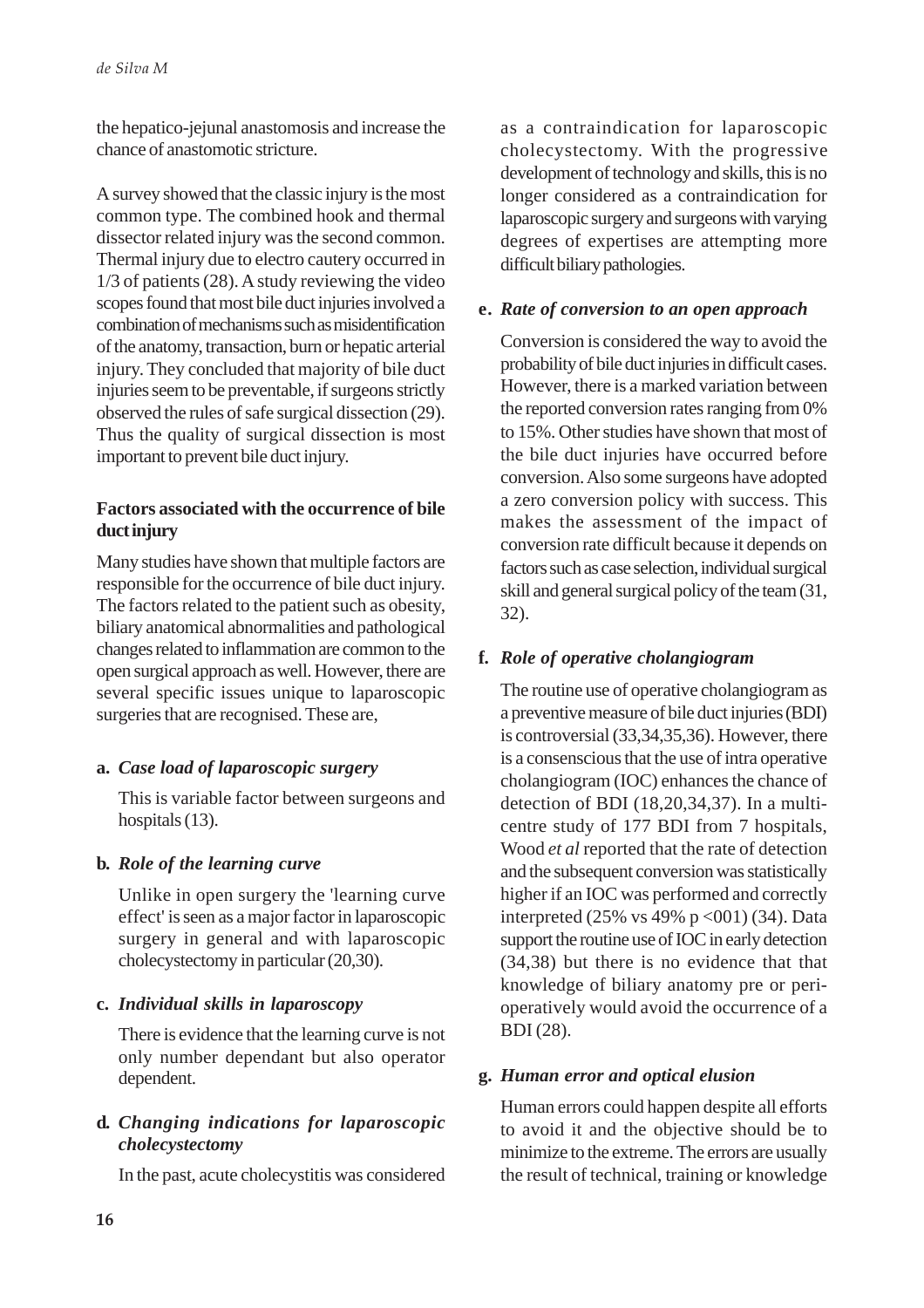failures and due to non compliance to the established rules. These are easy to control. However, the two dimensional depth perception which is a phenomenon unique to laparoscopic surgery could result in inducing 'visual errors' in the human brain, that no matter further obvious changes in the visual field, may stay during the whole surgery. Unlike in open surgery where the operator has the images registered in the brain as three dimensional structures, in laparoscopic surgery, the same images are transmitted via the laparoscope on to a two dimensional screen making it difficult to judge the depth and reduce the perceptual clues for identification of anatomical structures. The most common visual error is identifying bile duct as the cystic duct and the brain stores as the correct perception, which eventually lead to crucial iatrogenic lesion. This process is called 'optical elusion'. All these factors lead to a 'paradigms of avoidable error' which poses a challenge to every biliary surgeon. Many injuries could be avoided if the surgeon questions the initial identification of the structures to the point of absolute certainty (39). There is only limited data on the extent to which surgical decision making is linked to risk taking behaviour and surgical judgment (40).

#### **Recognition of the BDI**

Most BDI are not recognised at the time of initial injury. A report of 89 patients referred to John Hopkins Hospital with bile duct injuries noted that 31% had injury recognised at the first operation (45). Early presentation of BDI may be mostly nonspecific with patient complaining of vague abdominal pain, persistent nausea/vomiting and fever. This is usually the result of bile leak into the peritoneal cavity causing bile ascites. Sepsis will develop subsequently. With a slightest doubt that there is a probability of bile leak, surgeon must have a firm commitment to exclude the possibility by taking steps urgently, to delineate the extra hepatic biliary anatomy. The first step is to arrange an urgent ultrasound or computarised tomogram. A subhepatic collection may be observed and in those with biliary obstruction, a degree of biliary dilatation may be noted. Endoscopic retrograde cholangiogram is the next obvious step. If a partial injury such as a lateral duct wall injury is found, placement of a stent would control the leak and provide the definitive treatment for many patients.

In those with bile duct transaction, endoscopic retrograde cholangiogram will demonstrate a 'complete cut off' and delineation of the proximal anatomy is not possible. In this scenario, percutaneous transhepatic cholangiogram will not only delineate the proximal anatomy but also allows placement of trans hepatic biliary catheters to decompress the biliary tree thereby treating and reducing the chances of cholangitis and controlling bile leakage. Stewart and Way noted that 96% of repairs performed without a proper pre-operative cholangiogram were unsuccessful (41). The access to a non dilated or mildly dilated intra hepatic biliary tree poses a challenge to the invasive radiologist if this is to be attempted early before the proximal biliary tree is dilated. Biliary radionucleotide scan can confirm the leakage but such imaging usually lack the detail needed to identify the specific leak site (42). The magnetic resonance cholangiopancreatogram (MRCP) has evolved into an excellent biliary imaging modality that can rival the detail of direct cholangiography (PTC or ERCP), with negligible morbidity.

### **Approach after intra-operative detection of bile duct injury**

A primary duct-to-duct anastomosis following complete transection has an unacceptably high leak and stricture rate. However, a small lateral duct laceration can sometimes be closed primarily over a T-tube.

There is evidence that immediate re-construction of a complete transaction by an expert is associated with good success but this situation is uncommon. If the surgeon feels uncomfortable to proceed with construction due to the emotional impact after recognising the injury or feel the lack of adequate technical ability and supportive structure to proceed, most experts recommend to position a catheter used for operative cholangiograms to the proximal biliary tree anchored with a clip and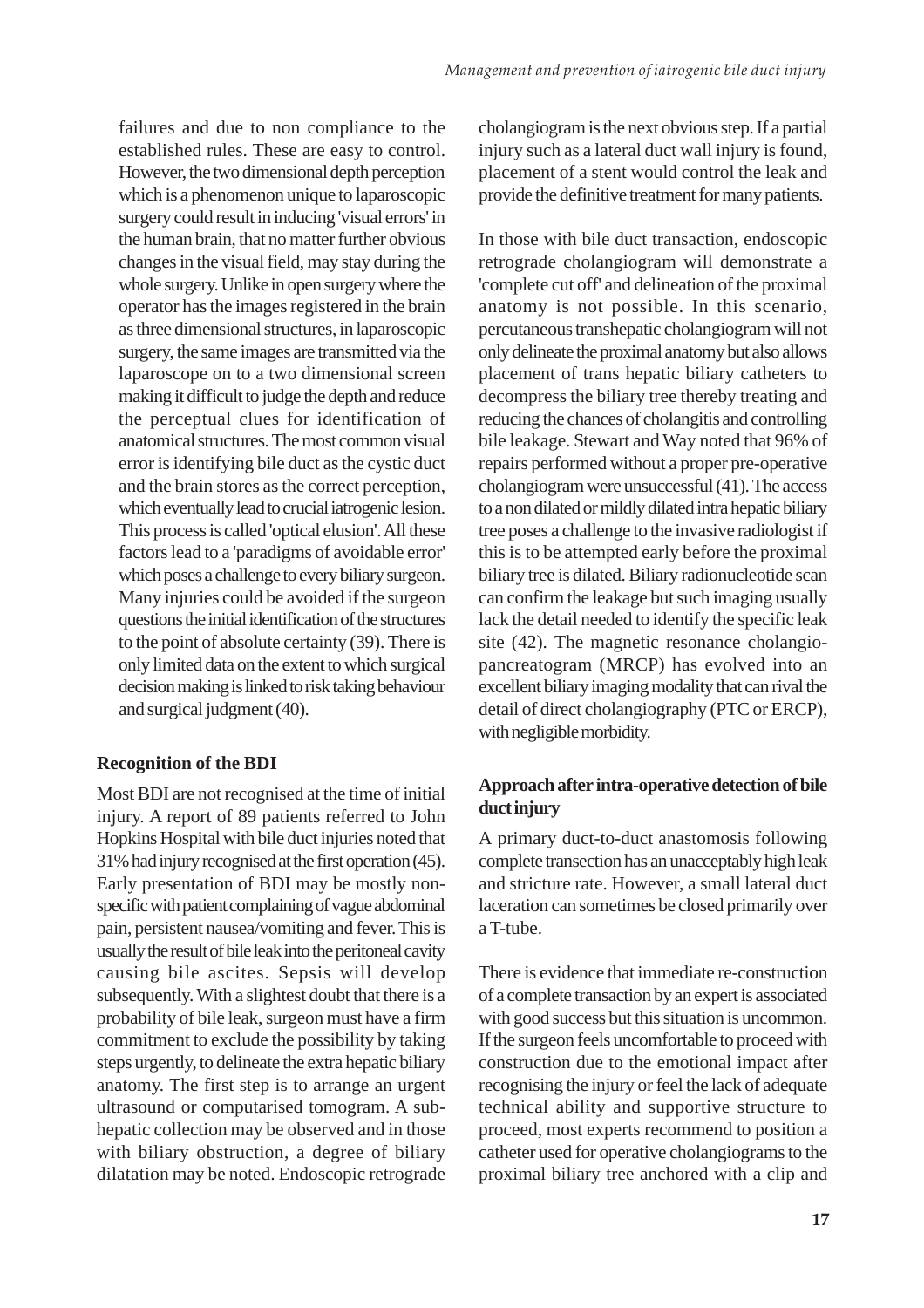transfer the patient to a centre with facilities and expertise to handle such problems. The catheter can be used to delineate the proximal anatomy of the biliary tree and also prevent bile peritonitis. However, this scenario is rare.

#### **Approach for post-operative detection of bile duct transaction**

What is commonly observed is a patient presenting with bile ascites with intra abdominal sepsis within short period following surgery. Once a bile collection is found, biloma should be drained by percutaneous approach or by open surgery. Drainage coupled with broad spectrum antibiotics would control most fistulae. Stricture formation at the site of the leak will soon follow. Final reconstruction is best performed after 6-8 weeks time. The advantages of a delayed repair include resolution of inflammation, demarcation of duct ischemia, time to develop a potentially larger duct which is easy to sew to and enhance the ability to preoperatively define duct anatomy which is easy to access with a variety of imaging techniques.

# **Definitive treatment of bile duct injuries**

In a patient with bile duct injury where the access to the proximal biliary tree is possible, endoscopic stenting will abort the bile leak. Procedure is also useful to alleviate anxiety. After a period of 4-6 weeks, stent is extracted endoscopically and the extent of the occlusion is re-assessed. Endoscopic dilation and stenting is used as the definitive treatment in selected patients. More than one stent may be deployed to maintain the stricture dilation. Stents are extracted once there is evidence of endoscopic resolution of occlusion. It is our experience that some will eventually need excision of the stricture and hepatico-jejunostomy (HJ).

### **Management of anastomotic strictures following hepatico-jejunostomy (HJ)**

Anastomotic site stricture is a recognized complication of HJ. Bismuth level of the injury, revision surgery, and electrocautery damages are implicated in its occurrence (42,43,44). Stricture dilation by jejunal or transhepatic approach has shown good outcomes (46,47,48). However, the expertise's and facilities may not be frequently available in some parts of the world. Gastric access loop is generally not considered by many because of the risk of bile gastritis although there is no documented evidence of morbidity related to such access.

Gastric access loop was first described by Sitaram *et al* in 1998 on 10 patients and access to the HJ site was shown to be possible in five (49). Selvakumar *et al* reported a retrospective analysis of 13 patients. Gastric access loop was accessible in eight and none had clinical or endoscopic evidence of bile gastritis (44). Using a dyspepsia disability score, Jayasundara *et al* in 2010 objectively analysed the morbidity related to gastric access in a cohort of patients who had undergone HJ and gastric access loops. He reported no significant morbidity during a mean study period of two and a half years. He concluded that gastric access loop is a useful adjunct in the surgical treatment of iatrogenic bile duct injuries especially in settings with limited facilities and expertise for radiological manipulations and that the access loop is accessible and safe for stricture dilatation and other endo-therapeutic procedures (9).

Taking into consideration the current global perceptions on iatrogenic bile duct injuries, we recommend the following steps to be performed during and after laparoscopic/open cholecystectomy to minimize, prevent and manage such injuries.

- 1. Adequate exposure and visualization of the operative field.
- 2. Opening of the calot's triangle by lateral and inferior traction of the gall bladder neck.
- 3. Blunt dissection of the calot's triangle avoiding overuse of electro-cautery.
- 4. Clear identification of the junction between the cystic duct and the gallbladder (infundibulocystic duct junction) and gaining circumferential control of the said junction.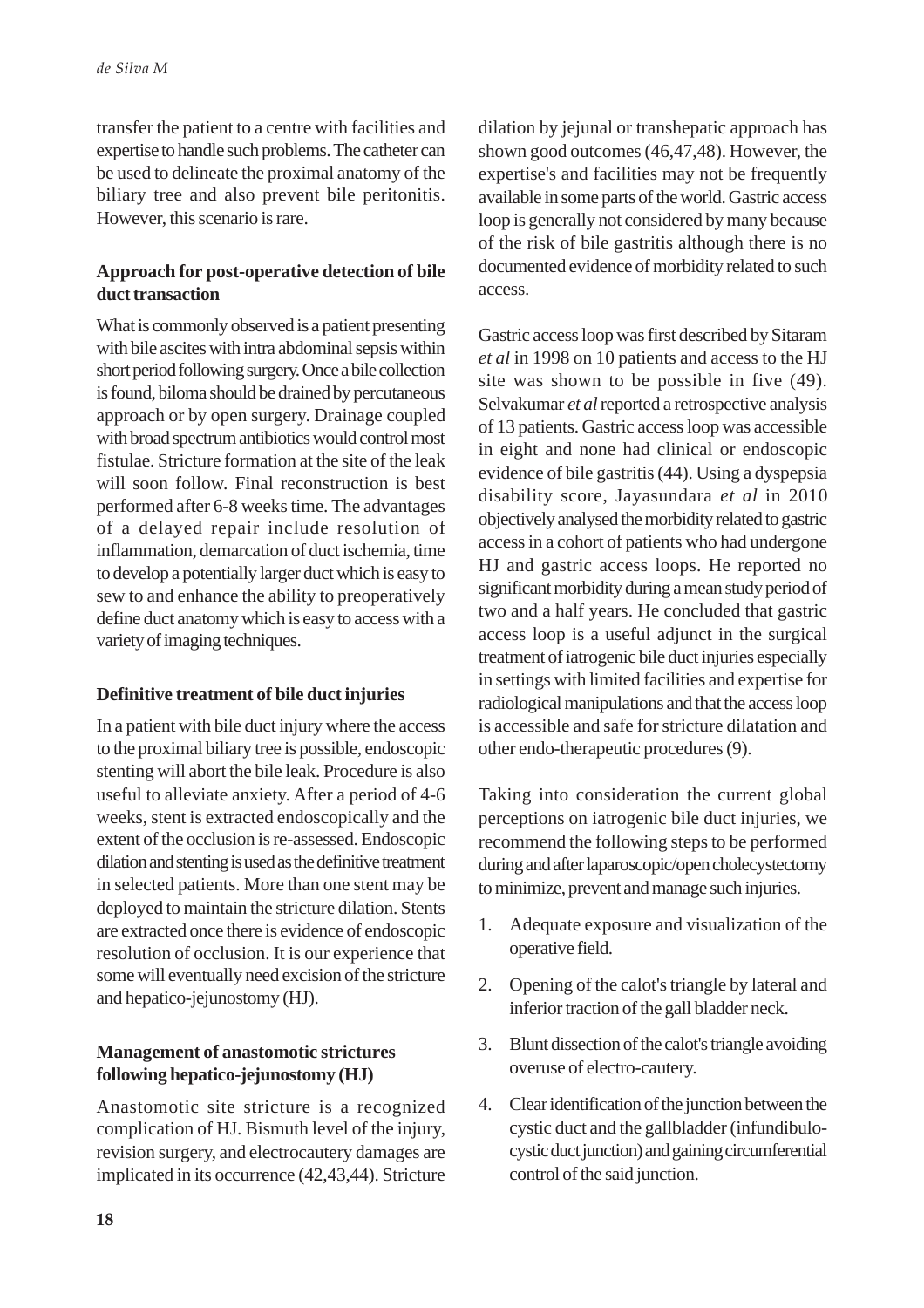- 5. Avoidance of the excessive cephalic push of the fundus of the gallbladder to minimise closing the calot's triangle and approximating the operating field to common hepatic duct.
- 6. Avoidance of the excessive traction of the infundibulum of the gallbladder to prevent excessive tenting of the bile duct.
- 7. Demonstrating that the supero medial wall of the lower 1/3 of the gall bladder is in continuity with the duct which is identified as the cystic duct.
- 8. Avoidance of the blind use of clips or cautery to control haemorrhage.
- 9. Liberal conversion to open approach, when the anatomy remains unclear during dissection.
- 10. Taking undue care during the dissection of the lower medial part of the gallbladder close to the common hepatic duct, during the fundus first approach after conversion.
- 11. If the anatomy is not clear, to perform a subtotal cholecystectomy by leaving the part of the Hartmann's pouch that is adherent to common hepatic duct or cholecystectomy and drain the gall bladder.

# **Summary**

- $\bullet$  Bile duct injury following cholecystectomy is an iatrogenic mishap associated with significant morbidity and mortality, reduced quality of life and reduced long-term survival.
- Increased rates of biliary injury that is reported following laparoscopic approach globally have shown to continue after the 'learning curve'.
- $\bullet$  It is a safe practice to question the initial identification of the structure (cystic duct) to the point of absolute certainty before any irreversible step is undertaken.
- There is a safe alternative to each step in the decision making process during the procedure and the indication for the procedure is a benign condition.
- Once a probability of bile duct injury is suspected patient is assumed to have a bile duct injury until

the structural integrity of the biliary tree is demonstrated.

- Delayed definitive repair by Roux-en-Y hepatico-jejunostomy is shown as the treatment of choice for major transactions.
- Creation of gastric access loop is shown to be a useful technique in the long term management of such patients and has shown to be safe with minimal morbidity.

### **References**

- 1. Dreisler E, Scheu L, Adamsen S. Completeness and accuracy of voluntary reporting to a national case registry of laparoscopic cholecystectomy. *International Journal of Quality Health Care* 2001; **13**: 51-5.
- 2. Melton GB, Lillemoe KD, Cameron JL, Sauter PA, Coleman J, Yeo CJ. Major bile duct injuries associated with laparoscopic cholecystectomy. Effect of surgical repair on quality of life. *Annals of Surgery* 2002; **6**: 888-95.
- 3. Boerma D, Rauws EAJ, Keulemans YLA, *et al*. Impaired quality of life 5 years after bile duct injury during laparoscopic cholecystectomy: a prospective analysis. *Annals of Surgery* 2001; **234**: 750-7.
- 4. Savader SJ, Lillemoe KD, Prescott CA, *et al*. Laparoscopic cholecystectomy related bile duct injuries: a health and financial disaster. *Annals of Surgery* 1997; **225**: 268-73.
- 5. Moore DE, Feurer ID, Holzman MD, Wudel LJ, Strickland C, Gorden DL, *et al*. Long-term detrimental effect of bile duct injury on healthrelated quality of life. *Archives of Surgery* 2004; **139**: 476-82.
- 6. Kern KA. Malpractice litigation involving laparoscopic cholecystectomy. Cost, cause and consequences. *Archives of Surgery* 1997; **132**: 392-398.
- 7. De Silva WMM, Sivananthan S, De Silva D, Fernando N. Biliary injury during cholecystectomy: a retrospective descriptive review of clinical features, treatment and outcome. *The Ceylon Medical Journal* 2006; **51**(4): 132-6.
- 8. Siriwardene S, Mahanama R, De Silva M. An unusual sequalae of an iatrogenic bile duct injury.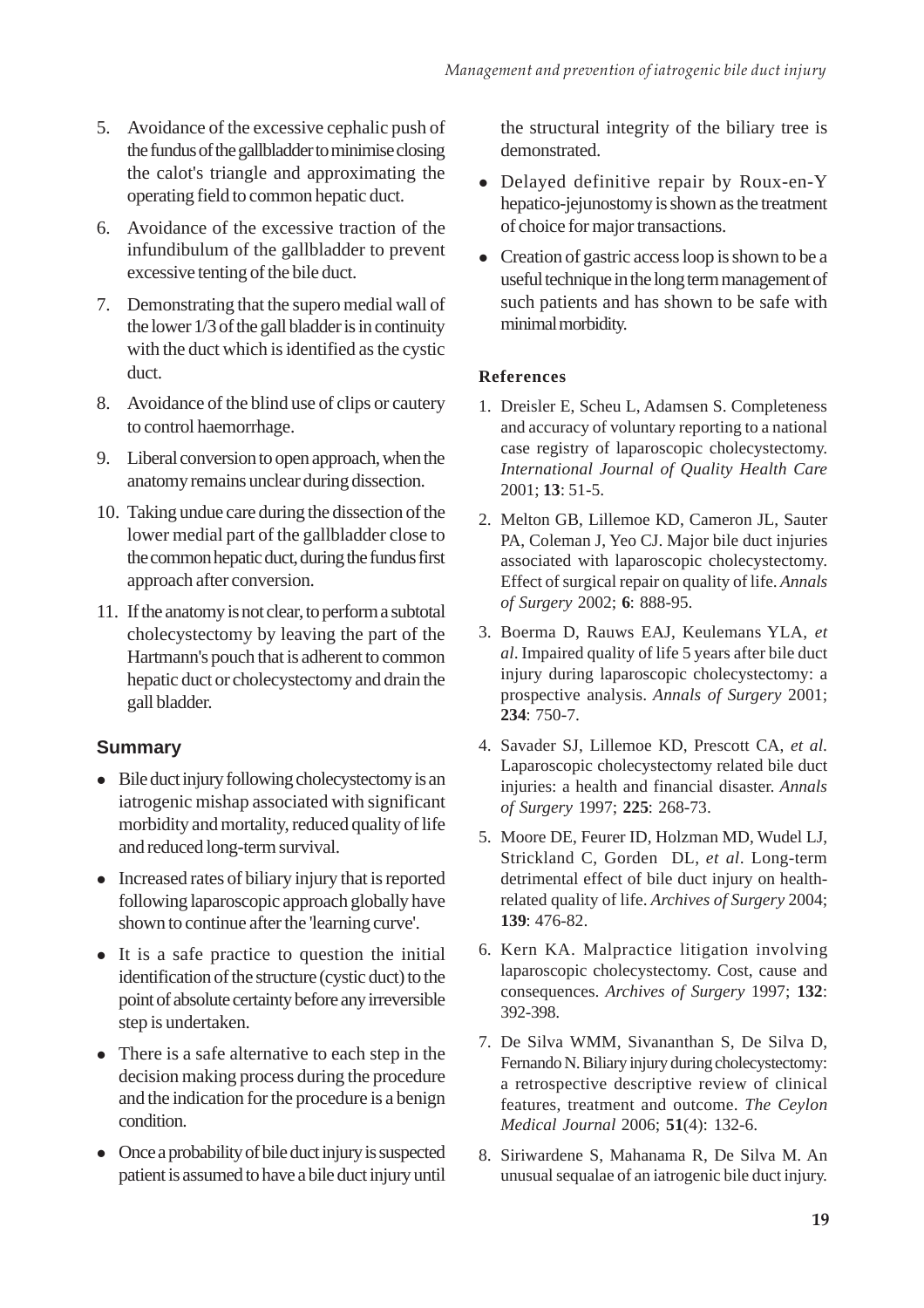*The Sri Lanka Journal of Surgery* 2008; **26**: 19-20.

- 9. Jayasundara JASB, De Silva WMM, Pathirana AA. Therapeutic value and outcome of gastric acces loops created during hepaticojejunosytomy for iatrogenic bile duct injuries. *The Surgeon* 2010: **8**: 325-9.
- 10.Deziel DJ. Complications of cholecystectomy. Incidence, clinical manifestations and diagnosis. *Surgical Clinics of North America* 1994; **74**: 809-23.
- 11. Andren-Sandberg A, Alinder G, Bengmark S. Accidental lesions of the common bile duct at cholecystectomy and pre and peri-operative factors of importance. *Annals of Surgery* 1985; **201**: 328-32.
- 12.Roslyn JJ, Binns GS, Hughes EFW, Saunders-Kirkwood K, Zinner MJ, Cates JA. Open cholecystectomy. A contemporary analysis of 42474 patients. *Annals of Surgery* 1993; **218**: 129-37.
- 13.Buanes T, Mjaland O, Waage A, Langeggen H, Holmboe J. A population based survey in Norway. Relationship between patient volume and quality of surgical treatment. *Surgical Endoscopy* 1998; **12**: 852-5.
- 14.Nair RG, Dunn DC, Fowler S, McCloy RF. Progress with cholecystectomy: improving results in England and Wales. *British Journal of Surgery* 1997; **84**: 1396-8.
- 15.Peters JH, Gibbons GDGD, Innes JT, Nichols K E, Front ME, Roby SR, Ellison EC. Complications of laparoscopic cholecystectomy. *Surgery* 1991; **110**: 769-77.
- 16.Ferguson CM, Rattner DW, Warshaw AL. Bile duct injury in laparoscopic cholecystectomy. *Surgery, Laparoscopy, Endoscopy* 1992; **2**: 1-7.
- 17.Archer SB, Brown DW, Smith CD, Branum GD, Hunter JG. Bile duct injury during laparoscopic cholecystectomy. Results of a national survey. *Annals of Surgery* 2001; **234**: 549-59.
- 18.Daziel DJ, Millikan KW, Economou SG, Doolas A, Ko ST, Airan MC. Complications of laparoscopic cholecystectomy: a national survey of 4292 hospitals and an analysis of 77604 cases. *American Journal of Surgery* 1993; **165**: 9-14.
- 19.Bertrand CL. Prevalence of bile duct injury following choleystectomy. *Acta Chir Belg* 2003; **103**: 1143-50.
- 20.Russell JC, Walsh SJ, Mattie AS, Lynch JT. Bile duct injuries 1989-1993. A statewide experience. *Archives of Surgery* 1996; **131**: 382-8.
- 21.Windsor JA,Vokes DE. Early laproscopic biliary surgery: experience in New Zealand. *British Journal of Surgery* 1994; **81**: 1208-11.
- 22.Hogen AM, Winter DC. Does practice make perfect? *Annals of Surgical Oncology* 2008; **15**(5): 1267-70.
- 23.Soper NJ, Flye MW, Brunt LM, Stockmann PT, Sigard GA, Picus D, Edmundowicz SA, Aliperti G. Diagnosis and management of biliary complications of laparoscopic cholecystectomy. *American Journal of Surgery* 1993; **165**: 663-9.
- 24.Davidoff AM, Pappas TN, Murray EA, Hilleren DJ, Johnson RD, Baker ME, Newman GE, Cotton PB, Meyers WC. Mechanisms of major biliary injury during laparoscopic cholecystectomy. *Annals of Surgery* 1992; **215**: 196-202.
- 25.Rossi RL, Schirmer WJ, Braasch JW, Sanders LB, Munson JL. Laparoscopic bile duct injuries: risk factors, recognition and repair. *Archives of Surgery* 1992; **127**: 596-602.
- 26.Branum G, Schmitt C, Baillie J, Suhocki P, Baker M, Davidoff, *et al*. Management of major biliary complications after laparoscopic cholecystectomy. *Annals of Surgery* 1993; **217**: 532-41.
- 27.Cox MR, Wilson TG, Jeans PL, Padbury RTA, Toouli J. Minimising the risk of bile duct injury at laparoscopic cholecystectomy. *World Journal of Surgery* 1994; **18**: 422-7.
- 28.Gigot JF, Etienne J, Aerts R, Wibin E, Dallemagne B, Deweer F, *et al*. The dramatic reality of biliary tract injury during laparoscopic cholecystectomy: an anonymous multi centre Belgian survey of 65 patients. *Surgical Endoscopy* 1997; **11**: 1171-8.
- 29.The Southern Surgeons Club. A prospective analysis of 1518 laparoscopic cholecystectomies. *New England Journal of Medicine* 1991; **324** (16): 1073-8.
- 30.The Southern Surgeons Club. Moore MJ, Bennett CL. The learning curve for laparoscopic cholecystectomy. *American Journal of Surgery* 1995; **170**: 55-9.